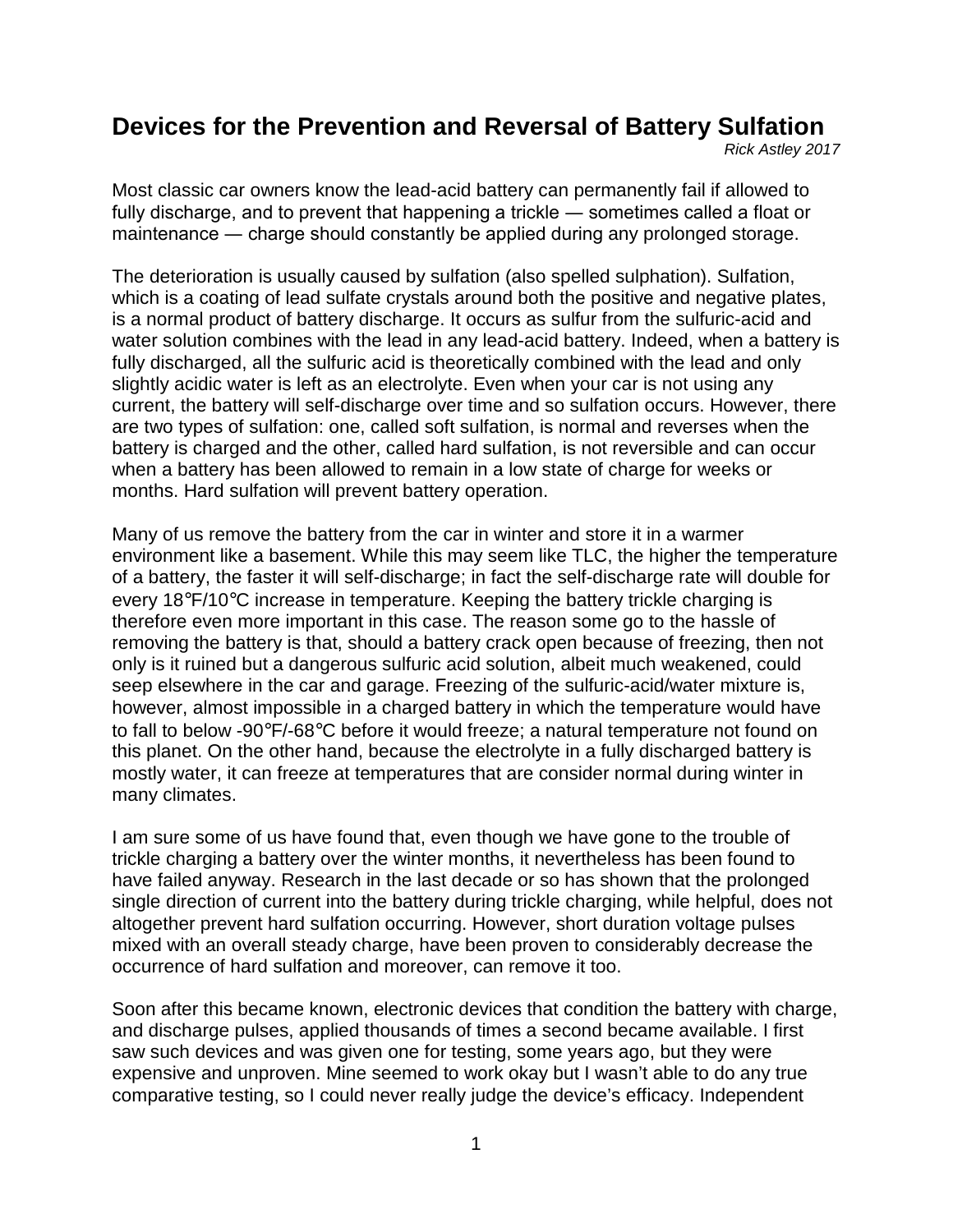tests have now shown them to be both effective for the prevention and reversal of hard sulfation, and competition has lowered the price considerably.

As was stated previously, self discharge occurs more quickly in warm weather and if you own any vehicle that has a lead acid battery, not just a car but perhaps a mower, boat or golf cart, that is sometimes left unused for days or weeks in any season, then a desulfator can increase battery life considerably, perhaps even doubling it.

Two types of device are now generally available. The first fits permanently across the battery. When the vehicle is in use with the battery being charged by the much more powerful generator and its normal loads ― such as lights and ignition ― discharging it, the device is overwhelmed and does very little. When the vehicle stops the device comes into action, pulse discharging the battery, storing that energy and then pulsing it back as a charge. It does this thousands of time each second, keeping the battery working in an non-stressful manner and so preventing sulfate build-up.

The second type of desulfator is combined with a trickle charger and is ideal for those who want to provide a maintenance charge to the battery while it is in storage but do not want to have two separate devices hanging off it.

Desulfators use very little battery power but are not 100% efficient so that if a noncharging type is connected across an inactive battery for a long period, it will itself discharge it. To prevent this happening, some will stop working when the battery voltage falls to between 12.4V and 11.5V, depending on brand.

Desulfators work at high frequencies and to prevent signal attention, most manufacturers recommend that they be connected directly to the battery because the signals diminish if they have to travel down long wires. To simplify connection, they are usually provided with ring terminal connectors that make installation to the battery terminals very easy. One disadvantage of permanently connected desulfators is that, because they work at high frequencies, they can in rare cases interfere with entertainment systems or even disrupt sophisticated electronic systems found on all modern cars.

A desulfator, together with trickle charging, can rescue a battery that has seemingly reached its end-of-life because of hard sulfation. The process can take 3-weeks, so be patient. Most manufacturers provide instructions for doing this.

In summary:

- If the battery is used in a vehicle that is used every day then hard sulfation is unlikely to occur.
- If the vehicle is inactive for several days at a time, rather than months, then a desulfator connected across it will extend the battery's life.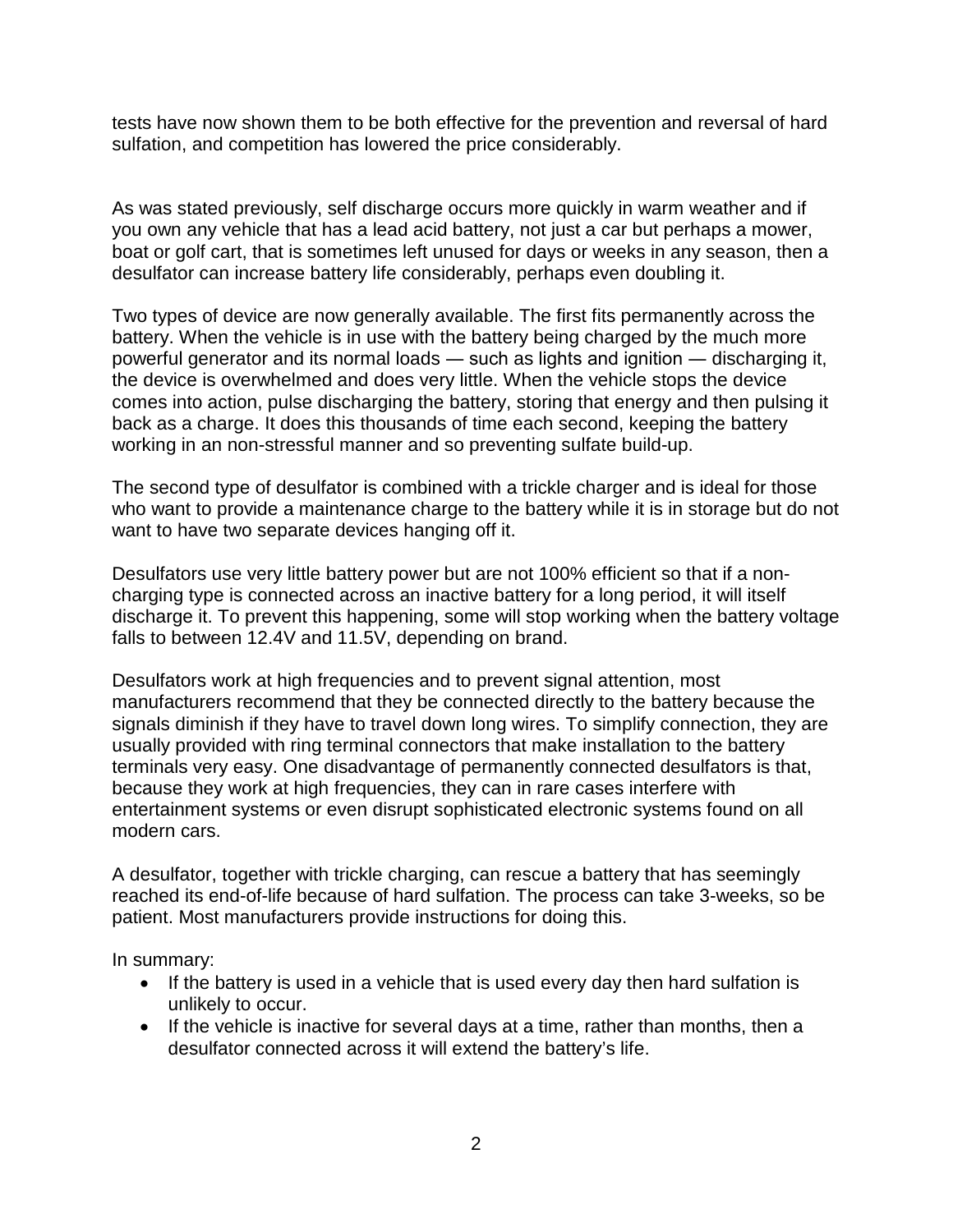- If the vehicle is in storage or otherwise not used for months at a time then it will need recharging, using either a separate trickle charger and desulfator or a combined trickle charger/desulfator will provide the best protection.
- If you the battery is a gel type, as installed on small self-starting walk behind mowers for example, then while a desulfating device will also protect it, you will need to verify whether the battery is a 6V or 12V type before ordering.

### **Do you need a desulfator?**

At 68°F/20°C, a new modern battery, left idle, will lose about 0.1% to 0.2% of its charge per day due to self-leakage. As it ages, that figure will rise to about 1% per day. Sulfation is considered a problem once the battery falls below 80% of capacity.

The table below provides some indication of the effect of those self-discharge rates over time. Figures in red indicate that there is risk of sulfation and it can be seem that a new battery with a discharge rate of only 0.1% per day is unlikely to sulfate even after being idle for 26 weeks. Nevertheless, a desulfator, together with an integrated or separate trickle charger will keep the battery active and should slow the rate at which the batteries ages and moves toward the 1% day discharge rate. Note that, once the battery ages and discharges at the 1% per day rate, sulfation becomes a problem in less than 2 weeks.

#### **State of Charge of an Idle Lead Acid Battery at 68°F/20°C**

|       |              |       |       | Discharge rate per day (%) |       |       |       |
|-------|--------------|-------|-------|----------------------------|-------|-------|-------|
|       |              | 0.1   | 0.2   | 0.4                        | 0.6   | 0.8   | 1     |
|       | $\mathbf{1}$ | 99.3% | 98.6% | 97.2%                      | 95.9% | 94.5% | 93.2% |
|       | 2            | 98.6% | 97.2% | 94.5%                      | 91.9% | 89.4% | 86.9% |
|       | 4            | 97.2% | 94.5% | 89.4%                      | 84.5% | 79.9% | 75.5% |
|       | 6            | 95.9% | 91.9% | 84.5%                      | 77.7% | 71.4% | 65.6% |
|       | 8            | 94.6% | 89.4% | 79.9%                      | 71.4% | 63.8% | 57.0% |
|       | 10           | 93.2% | 86.9% | 75.5%                      | 65.6% | 57.0% | 49.5% |
| Weeks | 12           | 91.9% | 84.5% | 71.4%                      | 60.3% | 50.9% | 43.0% |
|       | 14           | 90.7% | 82.2% | 67.5%                      | 55.4% | 45.5% | 37.3% |
|       | 16           | 89.4% | 79.9% | 63.8%                      | 51.0% | 40.7% | 32.4% |
|       | 18           | 88.2% | 77.7% | 60.3%                      | 46.8% | 36.3% | 28.2% |
|       | 20           | 86.9% | 75.6% | 57.1%                      | 43.1% | 32.5% | 24.5% |
|       | 22           | 85.7% | 73.5% | 53.9%                      | 39.6% | 29.0% | 21.3% |
|       | 24           | 84.5% | 71.4% | 51.0%                      | 36.4% | 25.9% | 18.5% |
|       | 26           | 83.4% | 69.5% | 48.2%                      | 33.4% | 23.2% | 16.1% |

**New Battery**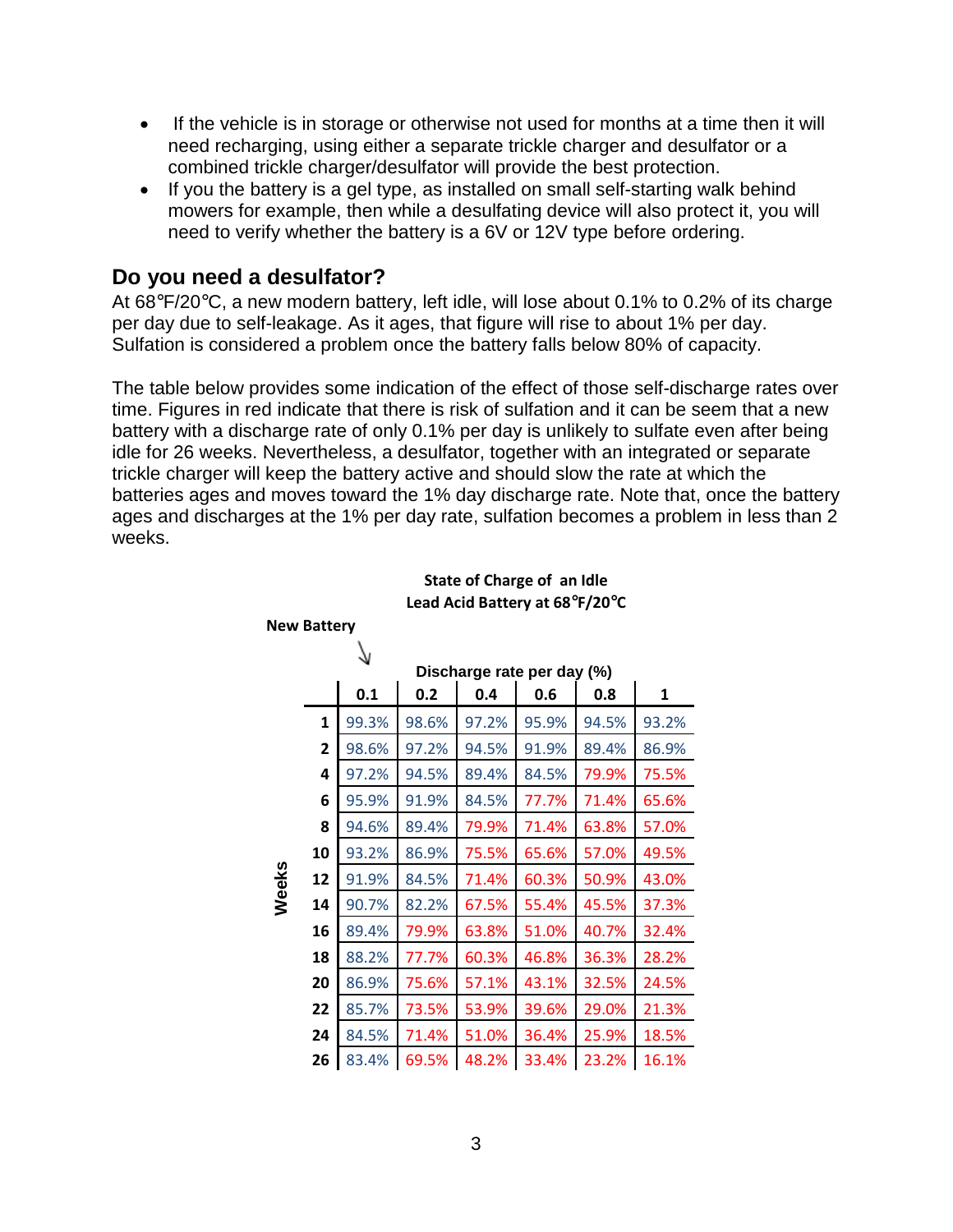Remember that these numbers in the chart above are for 68°F/20°C. In a cold garage over winter the discharge rate is somewhat less, but in the same location in summer or if a battery is overwintered in a warmer environment, discharge rate can be significantly higher as shown in the table below.

|               | Temperature (°F/°C)      |                        |                         |         |                     |  |  |  |
|---------------|--------------------------|------------------------|-------------------------|---------|---------------------|--|--|--|
|               | $14^{\circ}/-10^{\circ}$ | $32^{\circ}/0^{\circ}$ | $50^{\circ}/10^{\circ}$ | 68°/20° | $86^\circ/30^\circ$ |  |  |  |
| $\mathcal{S}$ | 0.01                     | 0.03                   | 0.05                    | 0.10    | 0.20                |  |  |  |
| Rate          | 0.03                     | 0.05                   | 0.10                    | 0.20    | 0.40                |  |  |  |
|               | 0.05                     | 0.10                   | 0.20                    | 0.40    | 0.80                |  |  |  |
|               | 0.08                     | 0.15                   | 0.30                    | 0.60    | 1.20                |  |  |  |
| Discharge     | 0.10                     | 0.20                   | 0.40                    | 0.80    | 1.60                |  |  |  |
|               | 0.13                     | 0.25                   | 0.50                    | 1.00    | 2.00                |  |  |  |

#### **Temperature Effect on Self-Discharge Rate**

It's not always practical to apply a charge to a battery every time it is left unused for an extended period. Some batteries are not easily accessible and not all storage places necessarily have available power. A stand-alone desulfator may in those cases seem a good idea, but there are other considerations. The desulfator itself is not 100% efficient, so it uses

| <b>Bleed</b><br>(mA) | Discharge<br>Rate | Days to<br>80% |
|----------------------|-------------------|----------------|
| 20                   | 1%                | 20             |
| 30                   | 1.5%              | 14             |
| 40                   | 2.0%              | 11             |
| 50                   | 2.5%              | 8              |

power and, should it have an LED indicator, that too will add to its bleed current. A typical figure for desulfator bleed current is about 40mA but may range between 20mA and 50mA. The table above shows:

- 1. How that range of bleed current equates to the discharge rate per day for a brand-new 48 Ampere Hour battery (a size typical found in small sports cars) that has a 0.1% per day self-discharge rate of its own.
- 2. The number of days that battery can remain idle before its capacity drops below the 80% level, generally considered to be that where sulfation is a risk.

Other vehicles like mowers and golf carts may well use smaller capacity batteries and older batteries will of course have higher self-discharge rates, both factors that will further shorten the time to 80% capacity.

If the possibility exists that a battery may remain idle for more than a week or so, then purchasing a desulfator that switches itself off when the battery voltage drops to a predetermine level, would seem wise. Otherwise, the very device designed to prevent desulfation might well drain the battery below the 80% capacity level, and prematurely initiate it. Even better, if power is available and the battery is easily accessible, use a trickle charger too or a combined desulfator/trickle charger.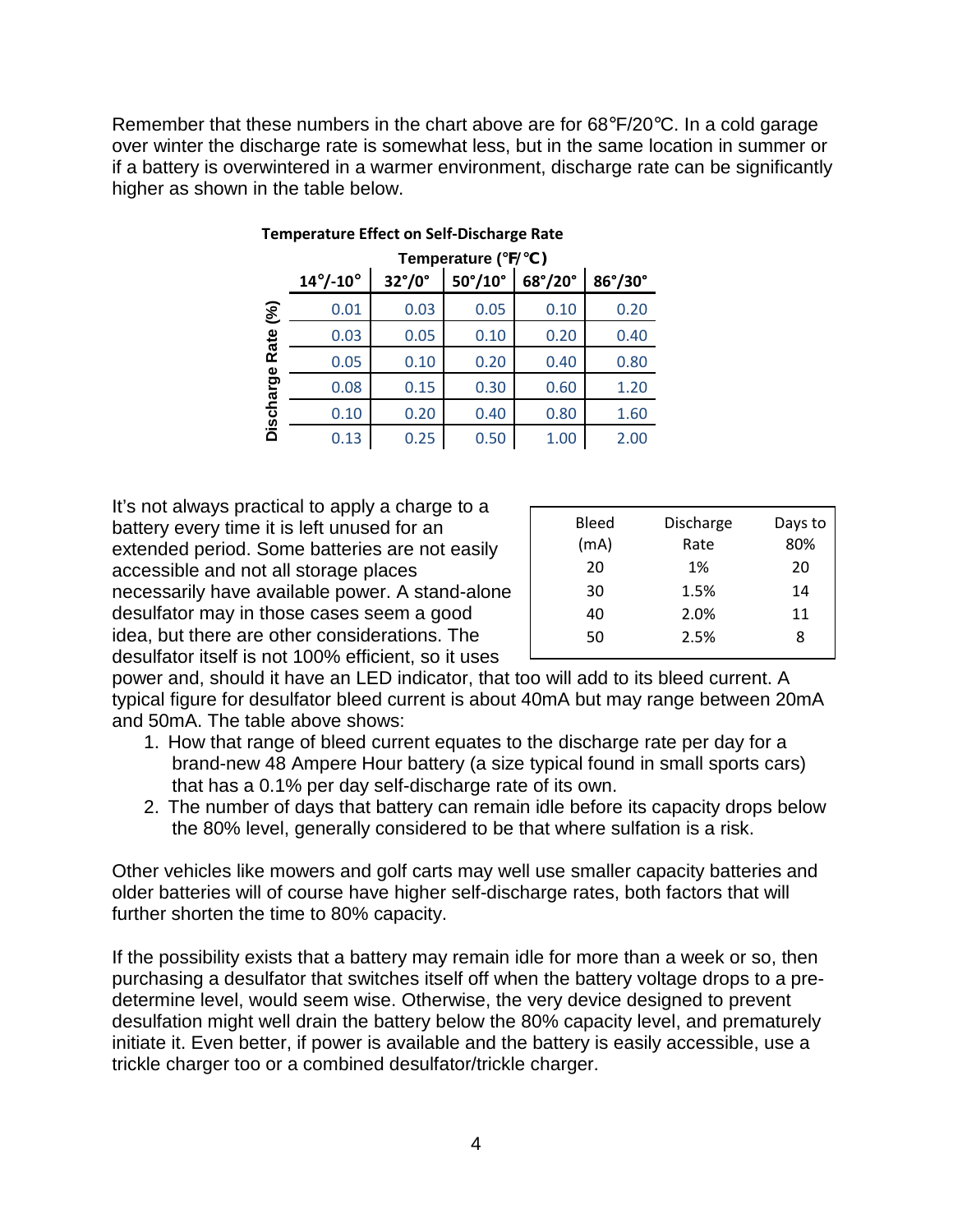A fully charged standard 6-cell automotive battery should have a terminal voltage of 12.6V, at which it should remain for a long period when under little or no load. A desulfator that shuts itself off should do so at 12.6V or a little below.

### **How a Desulfator Works**

When discussing desulfators, the terms positive and negative pulses are often used. A positive pulse momentarily increases the battery voltage and in so doing produces a short term charge current. Conversely, a negative voltage pulse results in a short term discharge current. These pulses are claimed to keep the battery awake and active and in so doing prevent the sulfation that might occur if the battery is idle or even accepting a sleepy steady dc charge. In the case of already sulfated batteries, there is evidence that the pulses will remove the hard sulfation preventing battery operation.

Some quite surprisingly high charge and discharge currents are claimed for desulfators, the magnitude of which may seem beyond the capability of such small devices applied to such a large power source such as an automotive battery. The secret is in the very short duration of the pulses. Energy (measured in Joules or Watt-seconds) is power (measured in Watts) multiplied by time (seconds). That means that it the time is very short indeed, perhaps in the order of millionths of a second, very little energy is required to produce quite powerful pulses.



Considering the case of charging, the chart below shows the case of a typical automotive battery under charged at different voltages.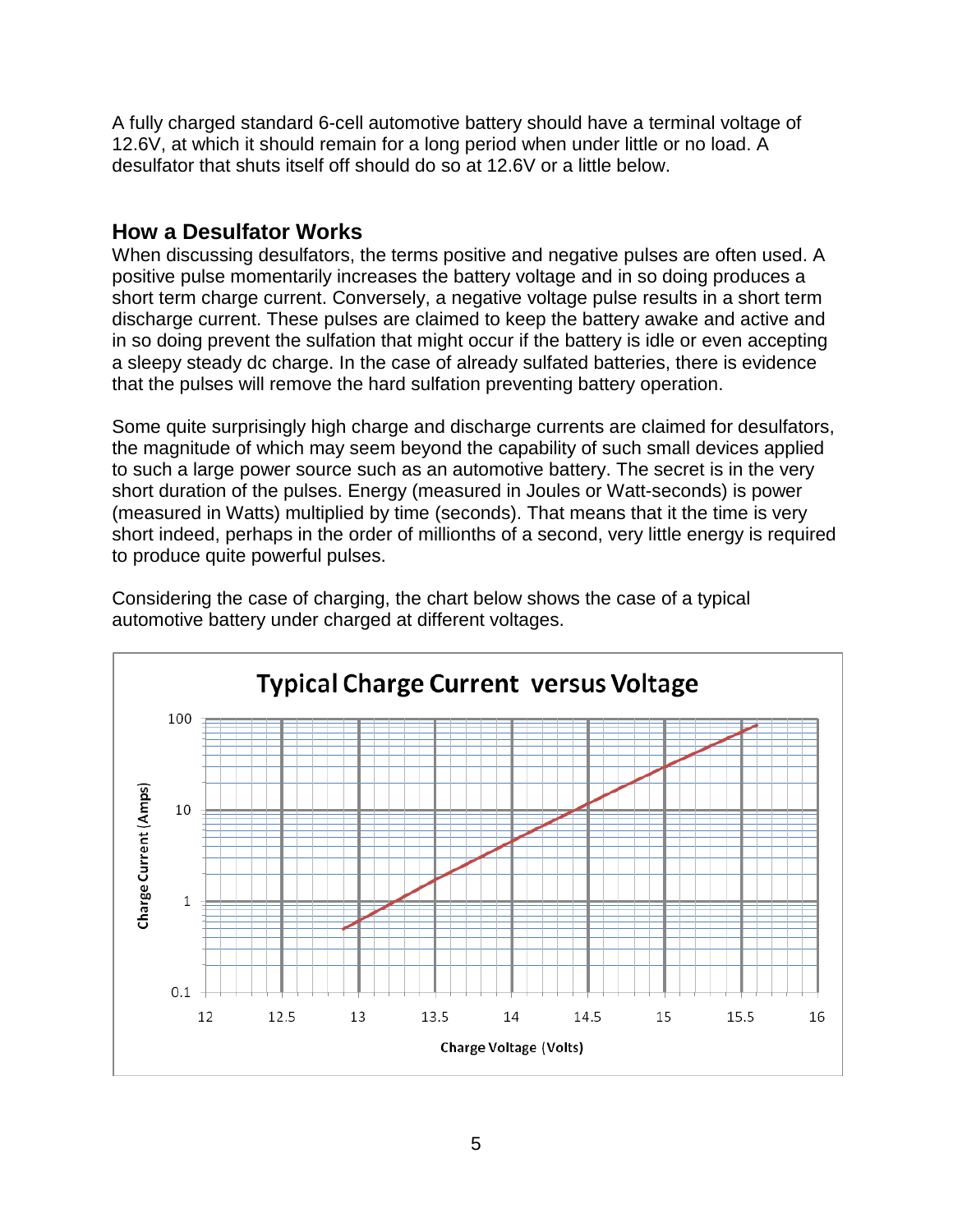With a normal trickle charge voltage of 13.2V applied, this battery accepts a charge at a little less than 1A. Note how an increase of as little as 1V in charge voltage to 14.2V increases the charge current to 7A while another 1V increase to 15.2V increases the charge current to a whopping 40A. If a desulfator can produce a positive voltage spike of several volts, even for a tiny amount of time, it will result a momentary very large charge current.

Similarly, during discharge the terminal voltage of a battery drops because of its internal resistance. While cranking the starter motor, using a fully charged battery, the voltage at the starter may drop to about 10V. Some of this voltage drop may be attributed to the resistance of the connections, solenoid contacts and supply cables, but the battery has some internal resistance too and that resistance may drop about 1.6V, so that its terminal voltage drops from 12.6V to 11V. If a 100A starter motor drops the terminal voltage of an automotive battery by 1.6V then if a desulfator can do the same, then is very plausible that it too is drawing 100A, albeit very briefly.

When applied to a battery without a trickle charger applied, the desulfator works by borrowing power from the battery in the form of a discharge pulse and then returning it in the form of a charge pulse. Even if a trickle charger is attached, its internal resistance is far too high to be able to supply much current during the discharge pulse, so the vast majority still has to come from the battery. During the charge pulse, internal diodes in the charger prevent back-flow into it, so all the charge pulse is directed to the battery.

How the pulses are applied in terms of duration and frequency varies quite a lot and there is no real knowledge as to whether any method is better at achieving its objective than any other. Of those tested, one produced an extremely short pulse of length one sixth of a millionth of a second and it so doing produced a significant voltage pulse 250 times per second. Another produced a longer pulse with a duration about 1 millionth of a second but of lower voltage, so that the total energy was approximately the same and it did this 10 thousand times per second. Another produced a burst of about 8 pulses, each some one millionth of a second in duration, and then paused for about 8 thousandths of a second before producing its next burst. More details of these tests can be found below.

It's fair to question as to whether or not a large electro-chemical product such as a car battery can react fast enough to very high frequency pulses. To test that, the author put a very low resistance in between a desulfation device and a battery. If very high current pulses were flowing in and out of the battery then a proportional voltage would be dropped across the resistor and be readable using an oscilloscope. Such voltage pluses were detected and therefore show that the battery was absorbing and discharging the them. The actual magnitude of the current pulses is hard to measure because the series resistor itself, although of a very low value, is nevertheless significant with respect to the internal impedance of the battery, and so limits the current value. That's why the charge versus voltage graph and the voltage change during cranking discussion above have been used to estimate the amperage effects of desulfators. More on this subject with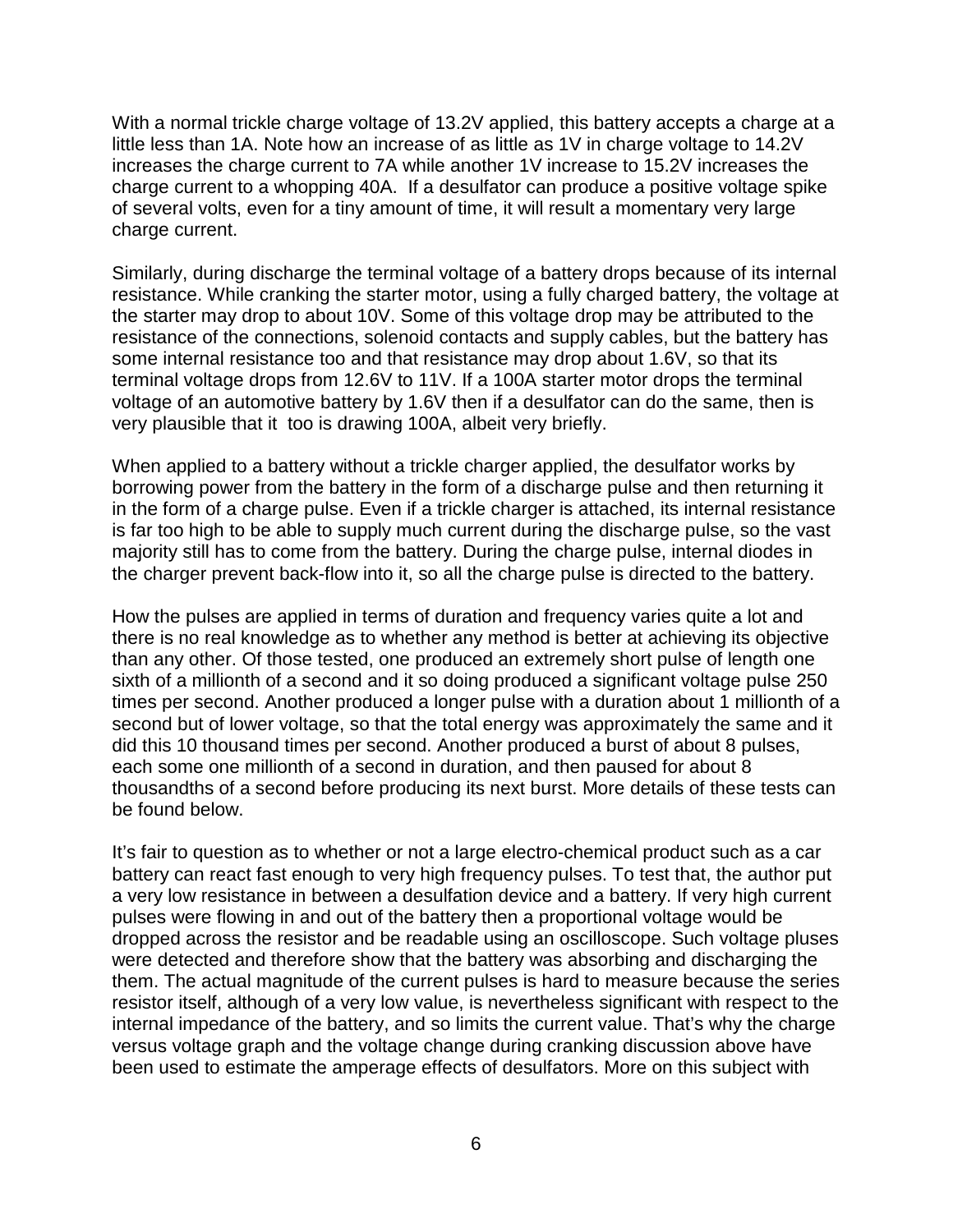graphs and one manufacturer's claims may be found below in the discussion concerning the Max desulfator below

## **Some Desulfators Examined**

Three different desulfators were examined in detail.

### **ProPulse**

This device was given to me in about 2005 when I was working with its Norwegian maker and as such was an early commercially available desulfator. It is no longer available in the form I have, but is included here because some readers may own one and it has some features that are interesting in comparison with devices now on the market. The trade name ProPulse now appears to be owned by **Sterling Power** of Eliot, Maine, which sells desulfation devices that look rather different from mine but may well be quite similar internally.

This ProPulse desulfator is a flat box and is supplied with adhesive sponge tape intended to affix it to the side of the battery. The adhesive lasts about the same time as the battery itself, so the ProPulse has to be torn off, and its adhesive removed and replaced each time a battery is swapped.

In the illustration, it has been attached to an adjustable dc power supply to simulate a battery. As stated previously, a charged automotive battery should have a terminal voltage of 12.6V, and any drop below that



indicates it has lost some capacity. This desulfator still draws a current of 50mA at 12.5V (left) and its own LED indicates that it is still drawing current. However, when the voltage drops to 12.4V (right), the current drawn drops to zero and the LED is no longer illuminated, indicating that the device has switched off. This action prevents the ProPulse from running down the battery with the attending consequences.

The ProPulse desulfator was found to emit a substantial charge pulse. The green dc line in the oscilloscope trace below shows those pulses superimposed on top of the 12.6V of the battery. To more accurately measure the magnitude of the pulse the yellow ac trace was simultaneously taken at 5x the scale of that for the dc, showing 2.7V peaks that when added to the standing 12.6V provide a total voltage pulse of 15.3V, which according to the graph on page 5, indicates a charge pulse of some 50A. That is significant, but it is also brief, lasting only 16μS (16 millionths of a second). It does this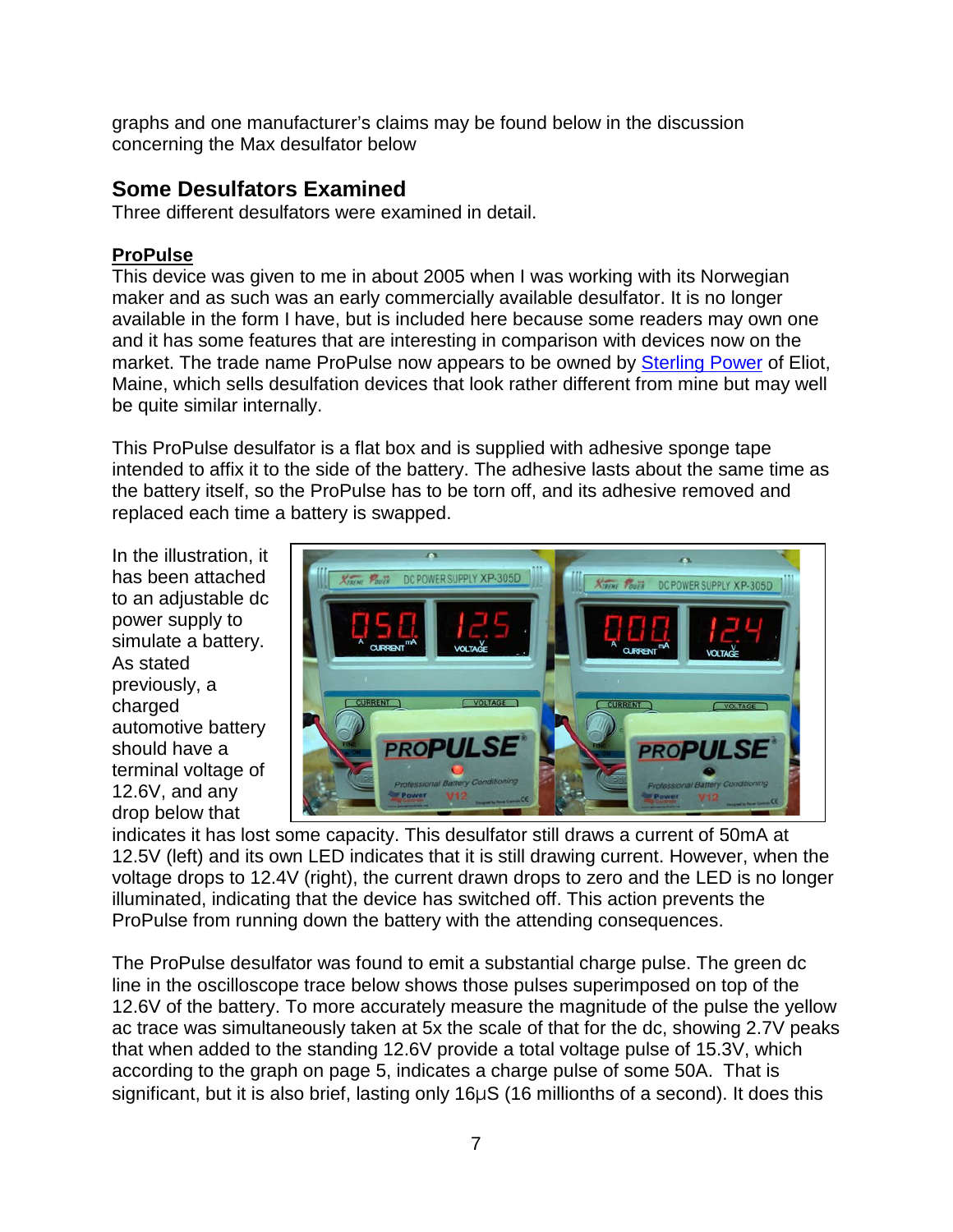every 55μS, equating to a pulse rate of 18kHz (18,000 pulses per second). Note that this ProPulse device does not produce a significant negative pulse, instead it charges itself ― and in so doing discharges the battery ― slowly over the delay period. As will be seen later, this contrasts with other desulfators that charge themselves in a very short time, resulting in a briefer but much higher battery discharge.

It may be that the small but long battery discharge pulse followed by the quick but



large charge pulse of the ProPulse is equally effective at preventing and/or reversing desulfation as newer devices that exhibit both discharge and charge pulses of high magnitude and short duration. There is not enough data available to know for sure.

### **Max Desufator**

The [Max](http://www.maxdesulfator.com/) device is made in the USA and was purchased from eBay for use on my riding mower that often is unused for a couple of week at a time during the mowing season. During winter storage, a trickle charger is used in combination with the Max.

It is a cylindrical device and red and black connecting wires that terminate in ring terminals. In the case of my mower it was easy to use a zip tie to hold it firmly to the battery hold-down bar.



Like the ProPulse, the Max was attached to a variable voltage power supply to simulate a battery having different terminal voltages, depending on its state of charge. At 13V (left) the max consumed some 30mA. The table on Page 4 showed that on its own, ignoring any battery self-



discharge, with 14-days a 30mA current draw can bring a battery's capacity to 80%, the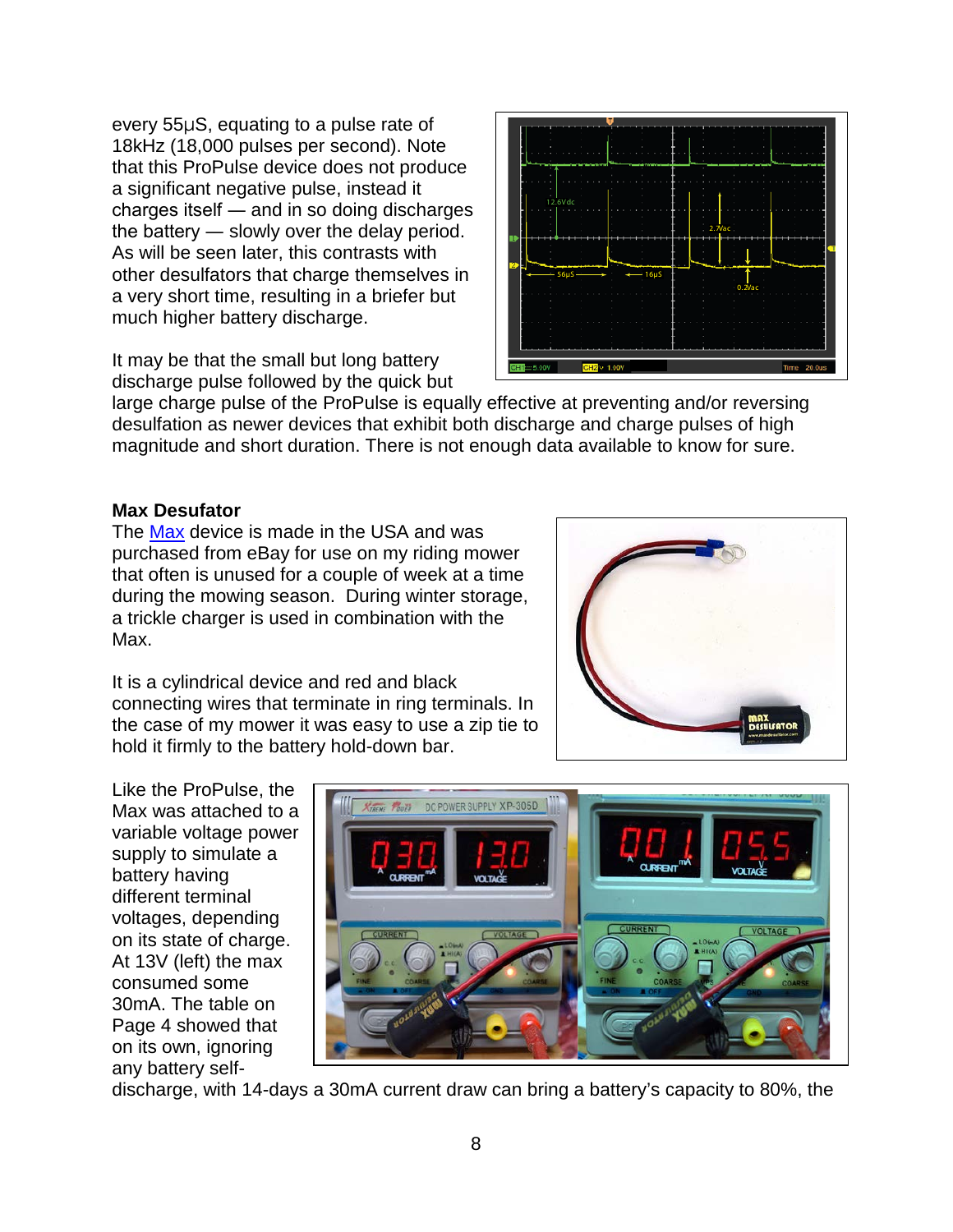value generally considered to be that where sulfation is a risk. Unlike the ProPulse, when the voltage was reduced, as that of a discharging battery would, it did not switch itself off. Indeed, as the illustration shows, even after the voltage was dropped to as low as 5.5V (right), the Max was still drawing a little current.

The main positive voltage charge pulse produced by the Max was extremely high. Here it shows it to be 10.1V above the 12.4V of the battery. A pulse of that magnitude is literally off the chart shown on Page 5 and theoretically equates to a charge of greater than 100A. The time period of the charge pulse is about 120nS, or 120 billionths of a second. The discharge pulse is also substantial, equating to a load on the battery of about 100A. It too is very short, being just about the same length as the charge pulse.

It was asked earlier if such short duration voltage pulses do in fact result in large current pulses in the battery. To test this, a 0.3Ω resistor was placed in series with the Max and the voltage across it recorded. Even this amount of resistance was very large compared to the internal resistance of the battery, so it itself impeded the flow of current in and out of it. The voltage values measured are thus meaningless. Nevertheless, the pulses recorded do show that the battery does react to the pulses. The Max manufacturer's claim of an 82A



discharge pulse seems credible. Little charge current is exhibited in this trace because it doesn't take much current to cause the 0.3Ω resistor to drop any charge pulse voltage to below that of the battery's terminal voltage, at which point it cannot charge.

This oscilloscope trace also shows the rate at which the Max pulses are produced, one every 6.7mS, or at a frequency of 150 times per second.

#### **BatteryMINDer Plus Model# 12117**

The [BatteryMINDer](http://www.batteryminders.com/content/manuals/plus_models.pdf) is a combined 1.3A charger, maintainer and conditioner, the supplier claiming, "High-frequency pulses safely remove sulfate from battery's plates that prevent the batteries from holding a full charge".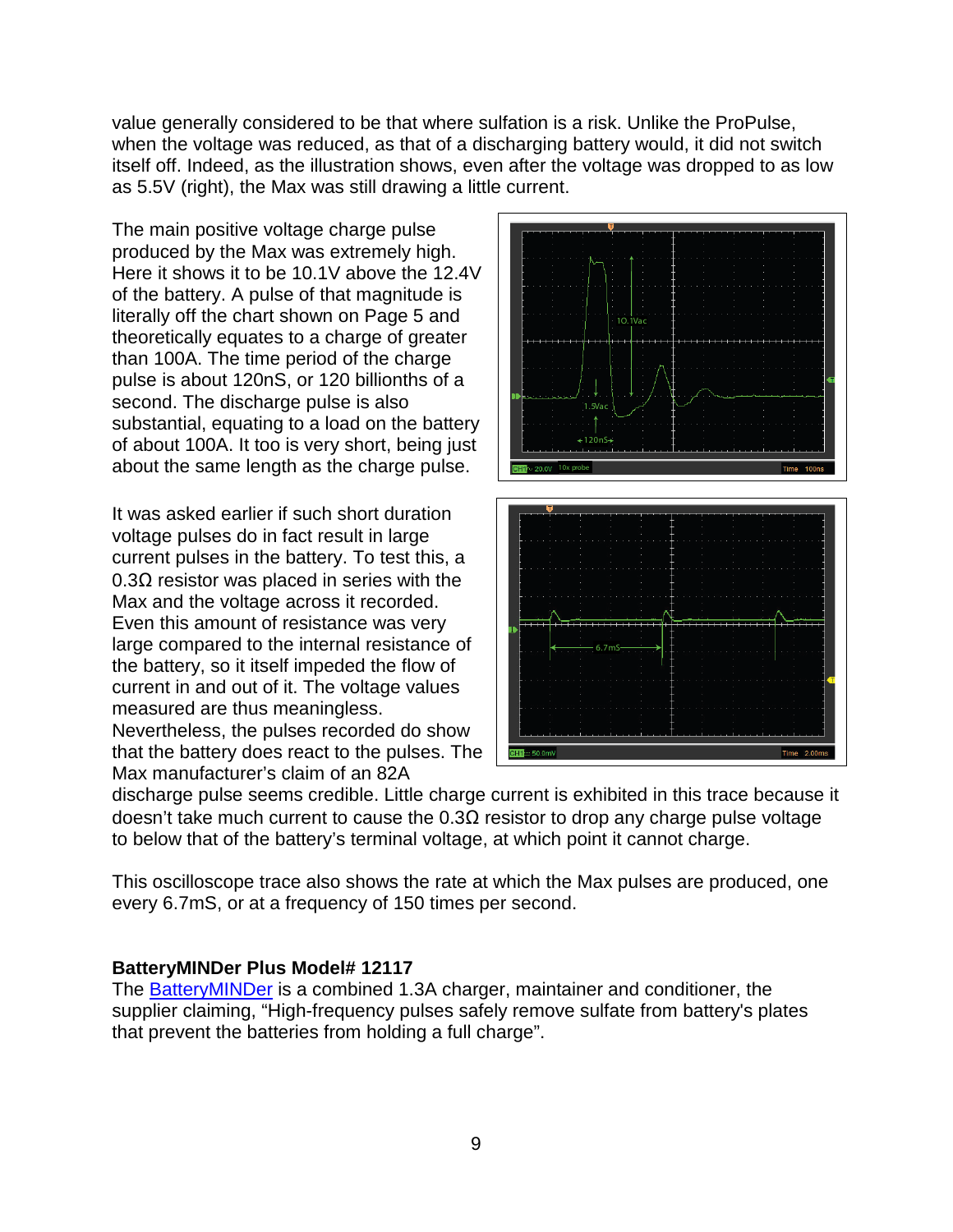While other desulfator manufacturers supply very short connecting wires and warn against increasing that length, the BatteryMINDer comes with an approximately 12' long cable with large alligator clips for connecting it to the battery.

The stand-alone desulfators previously described were tested to determine if they switched off when the battery voltage drops. That test is irrelevant to the BatteryMINDer because it supplies a constant charge voltage of 13.4V to the battery in its maintenance mode.

The BatteryMINDer has two LEDs. A red LED indicates

that the unit is plugged in to ac power. The green LED indicates that the unit is connected to the battery. This LED is solid green when charging at full output but, when the battery reaches 14.2V, it trips to its 13.4V maintenance voltage whereupon the green LED flashes. A button allows the user to force the BatteryMINDer into maintenance mode if desired. The device also features short-circuit and reverse voltage protection.

When in maintenance mode the BatteryMINDer produces bursts of about 5 or 6 pulses every 10mS, or at a rate of 100 times per second. This pulses are superimposed on the constant dc charge voltage of 13.4V.

A closer look at one of these pulse shows it to be quite short in duration at some 12μS, but that's some 100 times longer than those produced by the Max described above.

The magnitude of the positive (charge) pulse is small at only 120mV, which the calculations used to produce on page 5 would indicate results in only a 0.38A charge pulse on top of the typical 1.4A standing charge that the 13.4Vdc maintenance charge voltage.